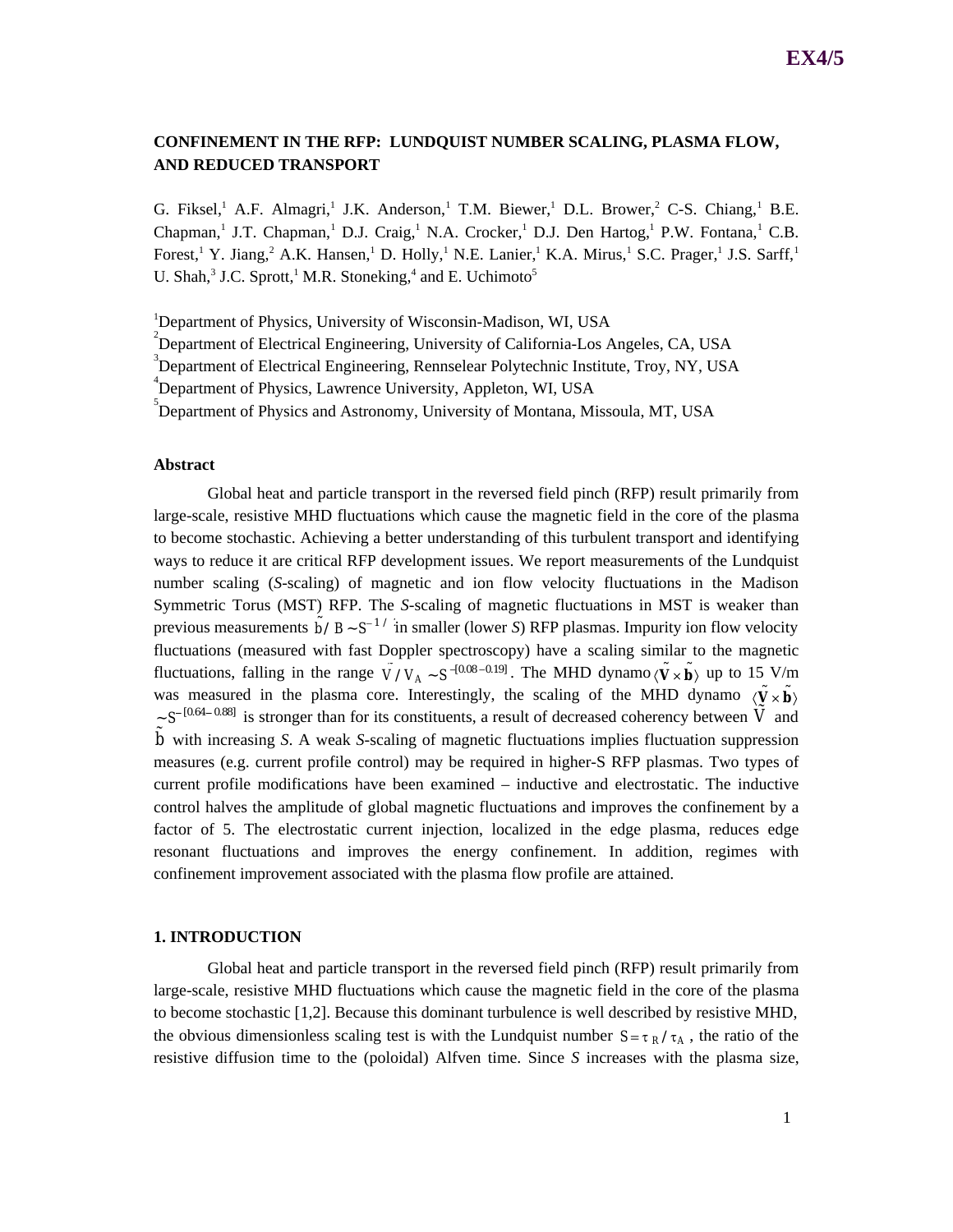magnetic field, and temperature,  $S \propto aBT_e^{3/2}$ , the scaling results are relevant for RFP reactor development.

Past measurements in devices smaller than MST (lower *S*) focused on magnetic fluctuations and observed more or less favorable scaling ranging from  $\tilde{b}$  /*B* ~ *S*<sup>-1</sup>/<sup>2</sup> [3] to  $\tilde{b}$  /*B* ~ *S*<sup>-1</sup> '[4]. The MST experiments aimed to (1) extend the scaling to larger *S*, (2) include, for the first time, the scaling of flow velocity fluctuations, (3) help resolve conflicting theoretical predictions for the scaling, and (4) examine the *S*-scaling of the MHD dynamo. The main result of these studies is that the magnetic fluctuation amplitude scales more weakly than observed at lower *S*, implying a greater need for controlled reduction or suppression of magnetic turbulence (e.g. by current profile control) to avoid physically large, high current RFP reactor. In MST, fluctuation reduction has been achieved with auxiliary inductive and electrostatic poloidal current drive in the edge plasma. To date the largest reduction occurs with inductive current drive, during which the energy confinement increases five-fold [5, 6].

In addition to these planned approaches using current profile control, new regimes of improved confinement have been discovered which appear to be associated with changes in the plasma flow, either by biasing the edge plasma with an inserted electrode, or occurring spontaneously, subject to constraints on toroidal field reversal, plasma density, and wall conditioning. In these cases, either or both magnetic and electrostatic fluctuations are reduced. Both a change in the global flow profile and the formation of localized flow shear in the edge have been observed in these plasmas.

In this paper the *S*-scaling experiments will be described in Section 2, the current profile control experiments will be described in Section 3, and the plasma confinement improvement associated with flow modifications will be described in Section 4.

## **2. FLUCTUATION SCALING WITH LUNDQUIST NUMBER**

In this section we summarize comprehensive results of magnetic and velocity fluctuation measurements [7, 8]. The measurements were done in the MST RFP [9] with minor radius of  $a =$ 0.5 m, and major radius of  $R = 1.5$  m. The plasma current was varied from  $I = 150$  kA to  $I =$ 500 kA. The plasma density was not varied independently but rather the data were obtained at two values of a parameter  $I/N$  ( $N = \overline{n}_e \pi a^2$ ): (1)  $I/N = 2 \times 10^{-14}$  A·m (low *I/N*) and (2)  $I/N = 6 \times 10^{-14}$  A m (high *I/N*). The Spitzer resistivity was calculated as temperature and laser interferometer measured central chord averaged electron density  $n_e$ . The  $5.22 \times 10^{-5}$  ln  $\Lambda \cdot Z_{\text{eff}} T_e^{-3/2}$  (eV)  $\Omega \cdot m$ , with a Thomson scattering measured central electron mean ion charge *Zeff* was calculated using measured bremsstrahlung radiation power. The range of *S* accessible in MST was from  $7 \times 10^4$  to  $10^6$ , extending previous measurements beyond  $S \approx 10^4$ .

Magnetic fluctuations in MST were measured by a set of 64 toroidally separated magnetic pickup coils located on the inner surface of the MST vacuum conducting shell. These toroidal coils can resolve toroidal modes with  $n \leq 32$ . The total rms fluctuation was determined by adding the power in all resolved modes. The rms fluctuation (averaged over 5 ms) is shown versus *S* in Fig. 1 for (a) low I/N and (b) high I/N. We find that (1) the amplitude of magnetic fluctuations is high, about 1 %, (2) the scaling is weak, and (3) the scaling depends on density;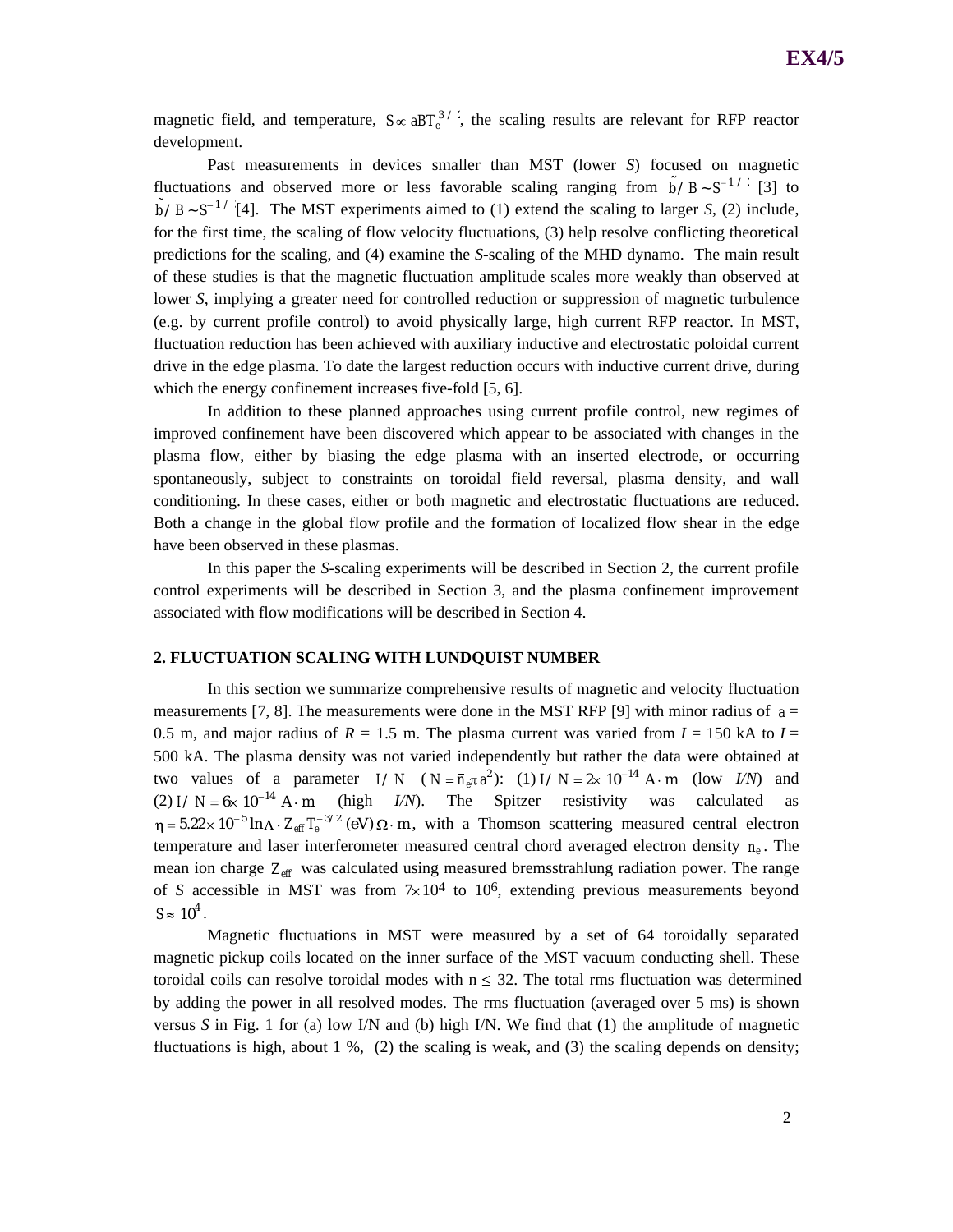

*FIG. 1. The scaling of the rms magnetic fluctuations with the Lundquist number*

therefore *S* might not be a unique scaling parameter, and perhaps other parameters, such as viscosity, might be important. Recent nonlinear 3D cylindrical MHD calculations [10, 11] have found that that fluctuation amplitude scales as  $S^{-0.18}$  (2.5×10<sup>3</sup> < S< 4×10<sup>4</sup>). Theoretical analysis by Mattor [12] gives the scaling  $S^{-0.25}$  or  $S^0$  depending on the continuous or discrete nature of the RFP dynamo fluctuations. Both continuous and discrete dynamo were observed in MST.

The velocity fluctuations were measured via Doppler shift of  $C^{+4}$  line radiation with a fast, high throughput spectrometer [8, 13, 14, 15]. Fluctuations of velocity with an amplitude, of several km/s were measured and correlated with magnetic fluctuations. The frequency spectra of



*FIG. 2. Coherence of fluctuating velocity and magnetic field.*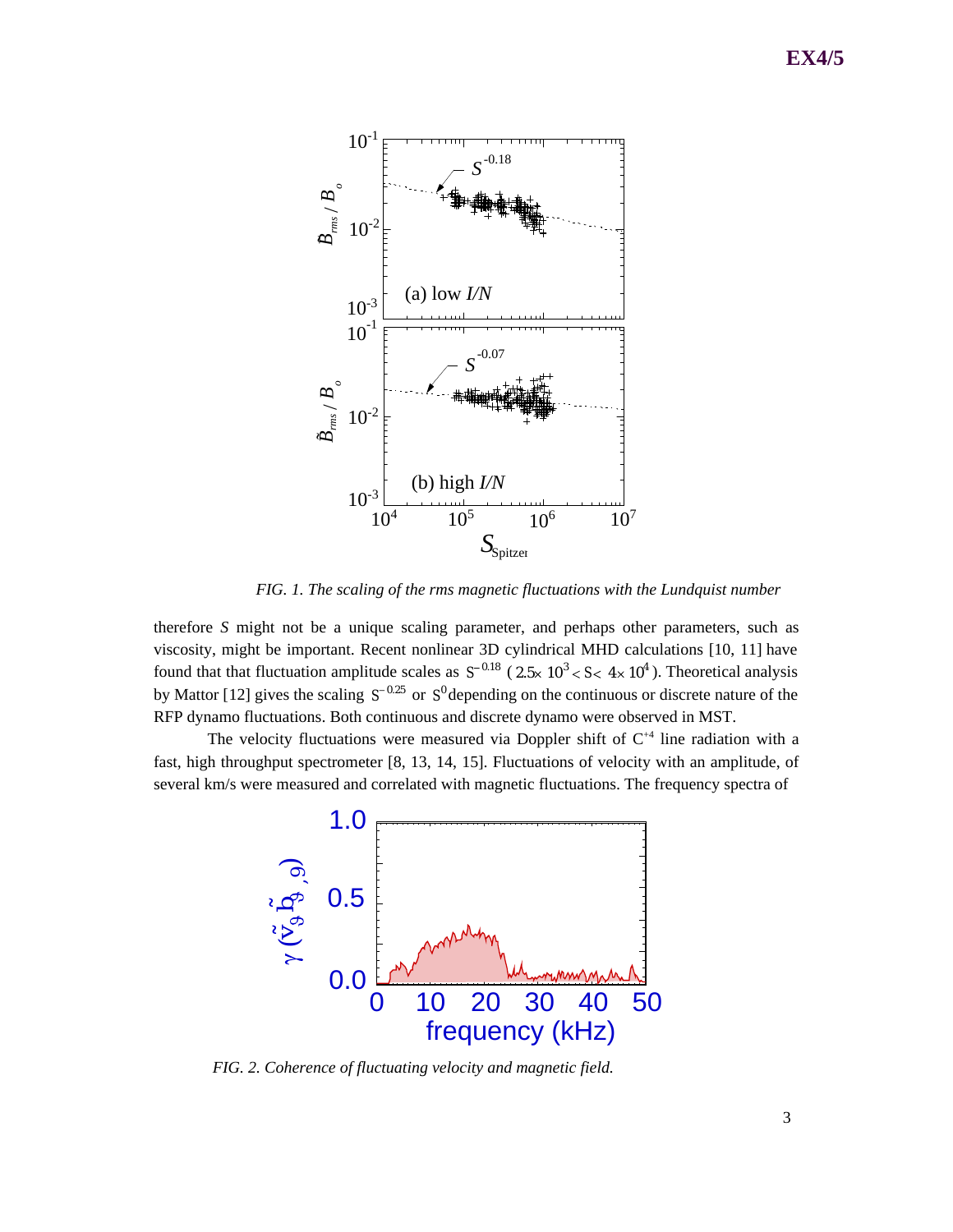

*FIG. 3. Estimated magnetic island widths and q-profile during PPCD. The*

the coherence between the fluctuating poloidal velocity  $v_9$  and the n = 9 component of the surface poloidal magnetic field  $B_{9,9}$  is shown in Fig. 2. A high coherence in the 4-30 kHz range contributes to a significant dynamo product  $[\tilde{\mathbf{v}} \times \tilde{\mathbf{B}}]$  which can be as high as 15 V/m.

The scaling of the velocity fluctuations is weak, with different velocity components scaling as  $\tilde{v}_{\varphi} \propto S^{-0.19}$ , and  $\tilde{v}_{\vartheta} \propto S^{-0.08}$  [8]. Somewhat suprisingly, the dynamo product scaling is strong  $S^{-[0.64 \cdots 0.88]}$ . The strong scaling comes from decreased coherence between  $\tilde{v}$  and  $\tilde{B}$  at higher *S*.

# **3. CURRENT PROFILE CONTROL**

A weak scaling of fluctuations with *S* implies that active control of fluctuations is necessary. MHD simulations [11] suggest that flattening of the parallel current profile can decreases the magnetic fluctuation amplitude. In MST two types of current profile modification were tested – inductive and electrostatic.

Inductive poloidal current drive (also called pulsed poloidal current drive, or PPCD)is accomplished by transiently changing the toroidal flux. This leads to a halving of the magnetic fluctuation amplitude and five-fold increase in the energy confinement time, with both an increase in the plasma thermal energy (beta) and a decrease in the Ohmic input power – Ref. [5, 6]. As an illustration of progress toward mitigating stochastic magnetic transport in the RFP, the estimated safety factor profile and magnetic island widths associated with the coreresonant *m*=1 tearing modes are shown in Fig. 3 during PPCD in MST. In a standard RFP, the islands are well overlapped throughout the core region. During PPCD, the island widths (Fig. 3) are reduced to levels such that island overlap no longer occurs, consistent with a large reduction in thermal transport. Recent measurements in the RFX experiment [16, 17] reveal that the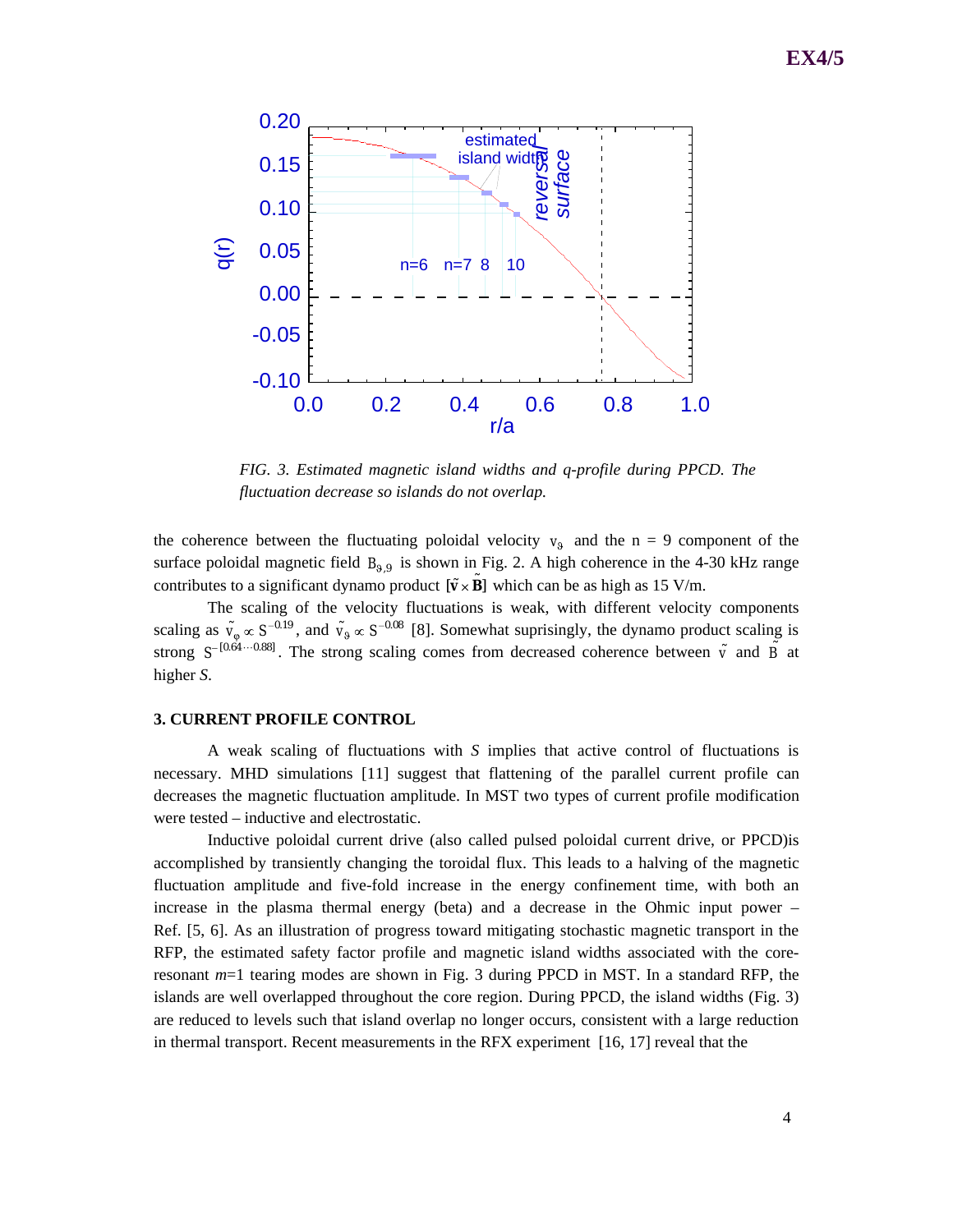

*FIG. 4. Magnetic n=1 fluctuation decreases during electrostatic current injection in the sense to flatten the current profile.*

normally flat electron temperature profile becomes peaked during PPCD, providing additional evidence for core magnetic fluctuation reduction.

For electrostatic current drive we used novel plasma electron emitters [18] to inject field aligned electron current at the plasma edge. The injection can be oriented either in the sense to flatten the current profile – co-injection, or in the opposite direction – counter-injection. The core resonant m=1, n=6 magnetic fluctuations were not sensitive to the direction of the injection, which might be explained by the edge localization of the injected current. On the other hand, the edge resonant m=0, n=1 modes were sensitive to the orientation of injected current and decreased in amplitude when the injected current flattened the current profile  $[19]$  – Fig. 4. The Ohmic power was lower and the electron temperature higher during co-injection which indicates the positive effect of the current injection on the energy confinement – Table I.

|            | $T_e$ (eV) | $n_e$<br>$(10^{19} \text{ m}^{-3})$ | ß<br>(%) | $P_{ohmic}$<br>(MW) | $\tau_{\sf E}$<br>(ms) |
|------------|------------|-------------------------------------|----------|---------------------|------------------------|
| CO         | 181        | 1.5                                 | 9.2      | 5.61                | 1.47                   |
| <b>CTR</b> | 91         | 1.4                                 | 4.5      | 7.23                | 0.52                   |

TABLE I. ENERGY CONFINEMENT IS BETTER FOR CO-INJECTION THAN FOR COUNTER-INJECTION.

# **4. PLASMA FLOW RELATED CONFINEMENT IMPROVEMENT**

In addition to the regimes a with modified current profile, other regimes with improved confinement have been found. The improvement occurs even though the current profile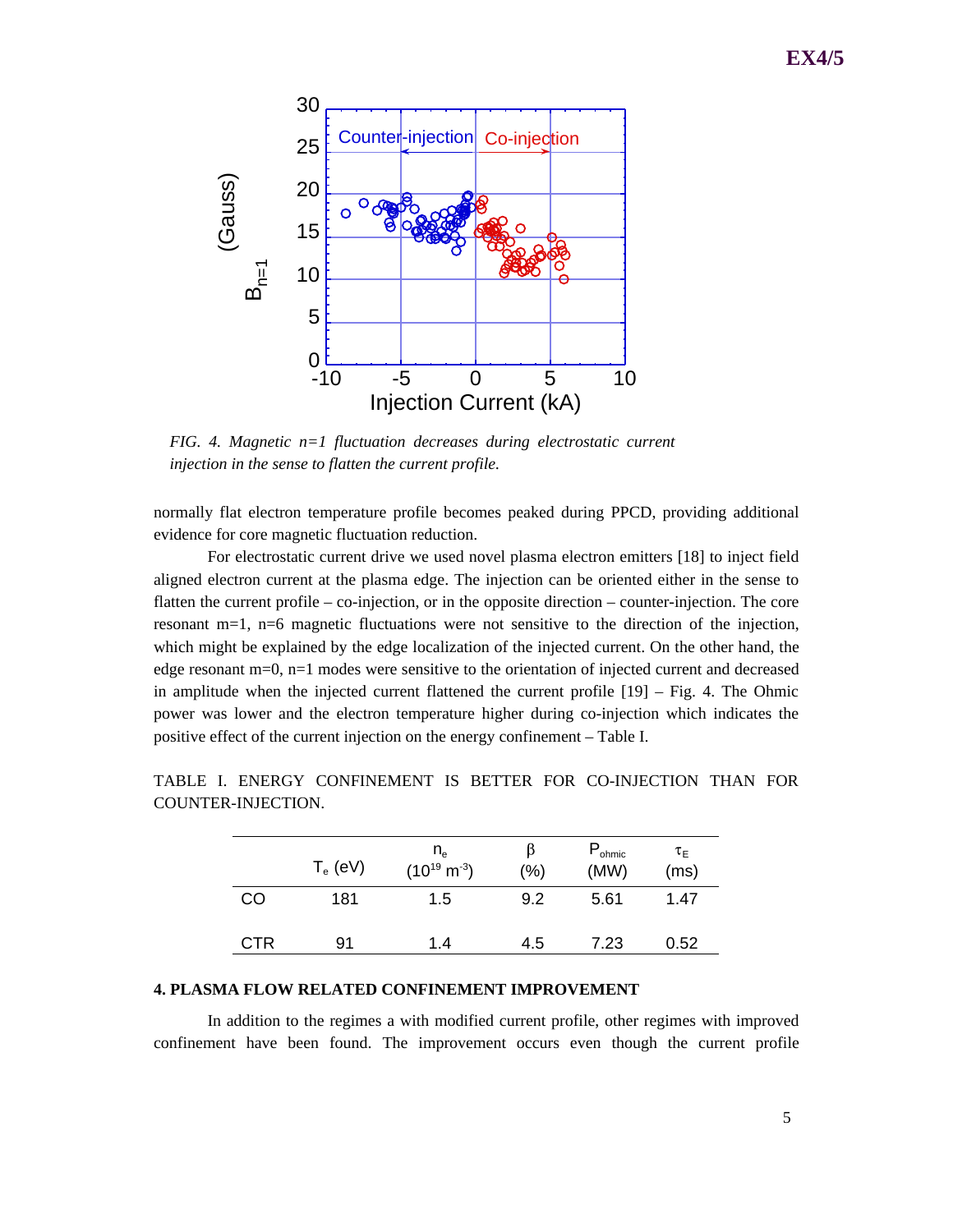modification was not specifically targeted. A common feature of these regimes is a significant change in the edge plasma flow profile.

One of these regimes, the so-called Enhanced Confinement (EC) regime occurs spontaneously, at a low plasma density, with deep magnetic field reversal, and clean walls [20, 21]. The regime is characterized by broadband reduction of both global magnetic and edge electrostatic fluctuations and up to three-fold confinement improvement –Fig. 5. The plasma potential profile is shown in the same figure and implies a narrow, ~1 cm wide region of strongly



*FIG. 5. Radial profiles of fluctuating and equilibrium plasma potential. Strong E<sup>r</sup> gradient is formed ,and fluctuations are reduced.*

sheared  $[\mathbf{E} \times \mathbf{B}]$  flow in the edge. However, the fluctuation reductions are not limited to this shear layer and occur for both small and large scale turbulence at all frequencies. Similar regimes were found in the TPE-1RM20 device [22]. We note that flow shear is observed in PPCD discharges as well  $[21, 23]$  but its contribution to the confinement improvement is unknown. Confinement improvement associated with velocity shear is also observed in the RFX device [24].

Confinement improvement also occurs in plasmas with inserted biased electrodes [25]. In these plasmas edge electrostatic potential fluctuations also decrease, and the particle confinement improves, evidenced by an increase in density and the edge density gradient – Fig. 6. Electrostatic fluctuations are known to cause large particle transport in the RFP edge [26]. Magnetic fluctuations and energy confinement do not change with bias, consistent with the understanding that magnetic fluctuations regulate energy confinement in the RFP. The edge radial electric field increases and a large change in the plasma flow  $(\sim 25 \text{ km/s})$  occurs with biasing. The change in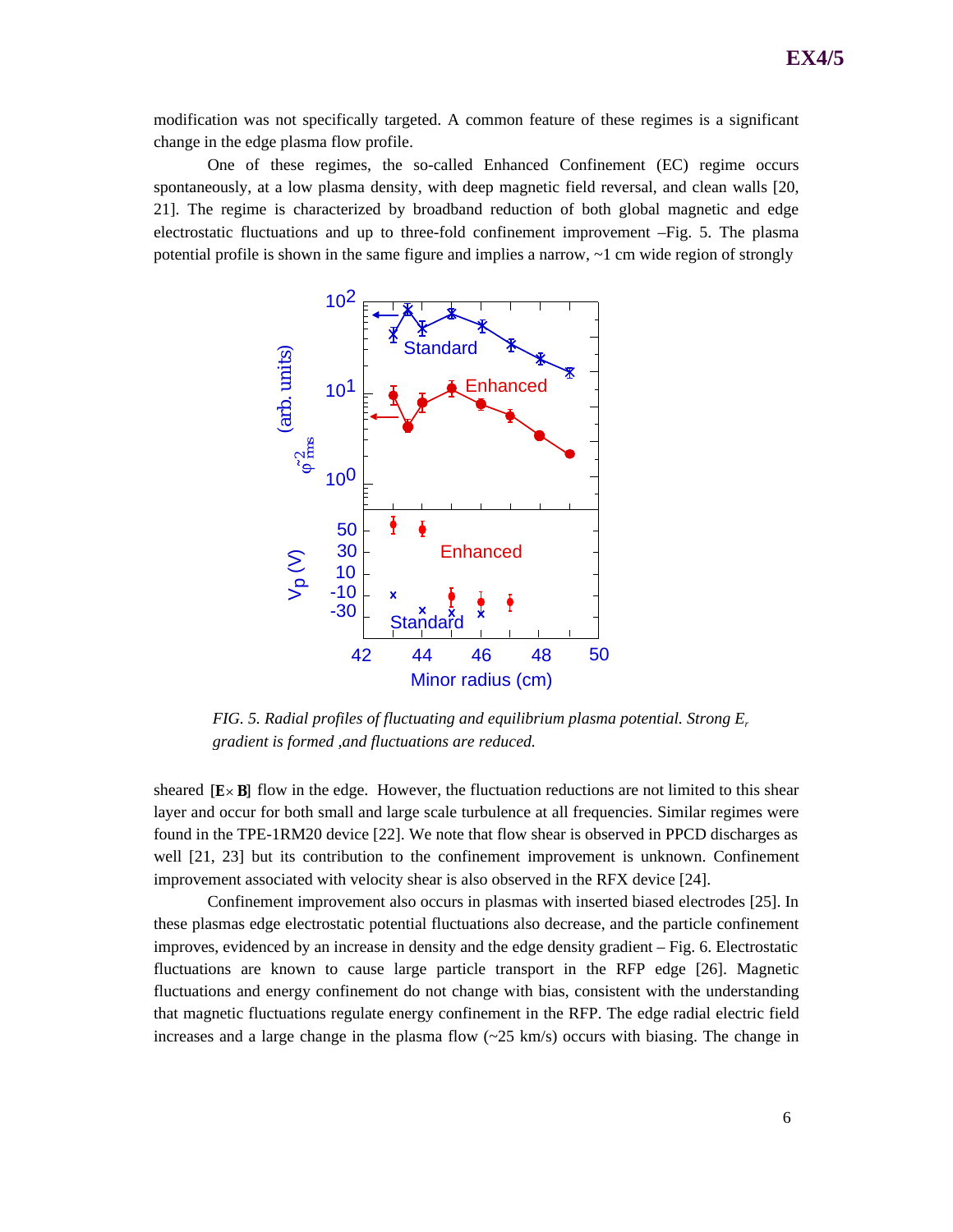velocity shear is small compared to the overall change in the magnitude of the flow velocity across the profile.



*FIG. 6. Density profile in biased plasmas.*

These observations suggest that flow and flow shear may be effective for the reduction of turbulent transport in the RFP [27]. This subject has emerged only recently and requires further experimental, and especially theoretical, work. Shearless plasma flow itself needs to be explored, since, for example, it can affect the rotation of edge resonant fluctuations which might otherwise be stationary in the lab frame.

### **5. SUMMARY AND CONCLUSIONS**

In summary, the scaling of magnetic and ion velocity fluctuations with Lundquist number  $S \le 10^6$  has been measured in MST. Unlike smaller RFP plasmas with  $S \le 10^4$ , magnetic fluctuations decrease more slowly than the most favorable  $\tilde{b}/B \propto S^{-1/2}$ . The ion velocity fluctuations, measured for the first time in MST, also scale relatively weakly. However, the MHD dynamo scales strongly with *S*, in accordance with expectations from Ohm's law. This appears to result from decreased coherence between the magnetic and velocity fluctuations with increasing *S*. A weak scaling of the transport causing magnetic fluctuations with *S* (increasing plasma size, magnetic field, and temperature) implies active turbulence suppression may be required to improve the RFP's reactor attractiveness. Auxiliary edge poloidal current drive, using inductive and electrostatic current drive techniques, produces a significant reduction of the fluctuation amplitude and a dramatic increase in the energy confinement. So far, inductive current drive is more effective than electrostatic current injection. Experimental tests of RF current drive with promise for greater current profile control are in preparation. Confinement improvement associated with changes in the plasma flow are also observed. This occurs either with electrode